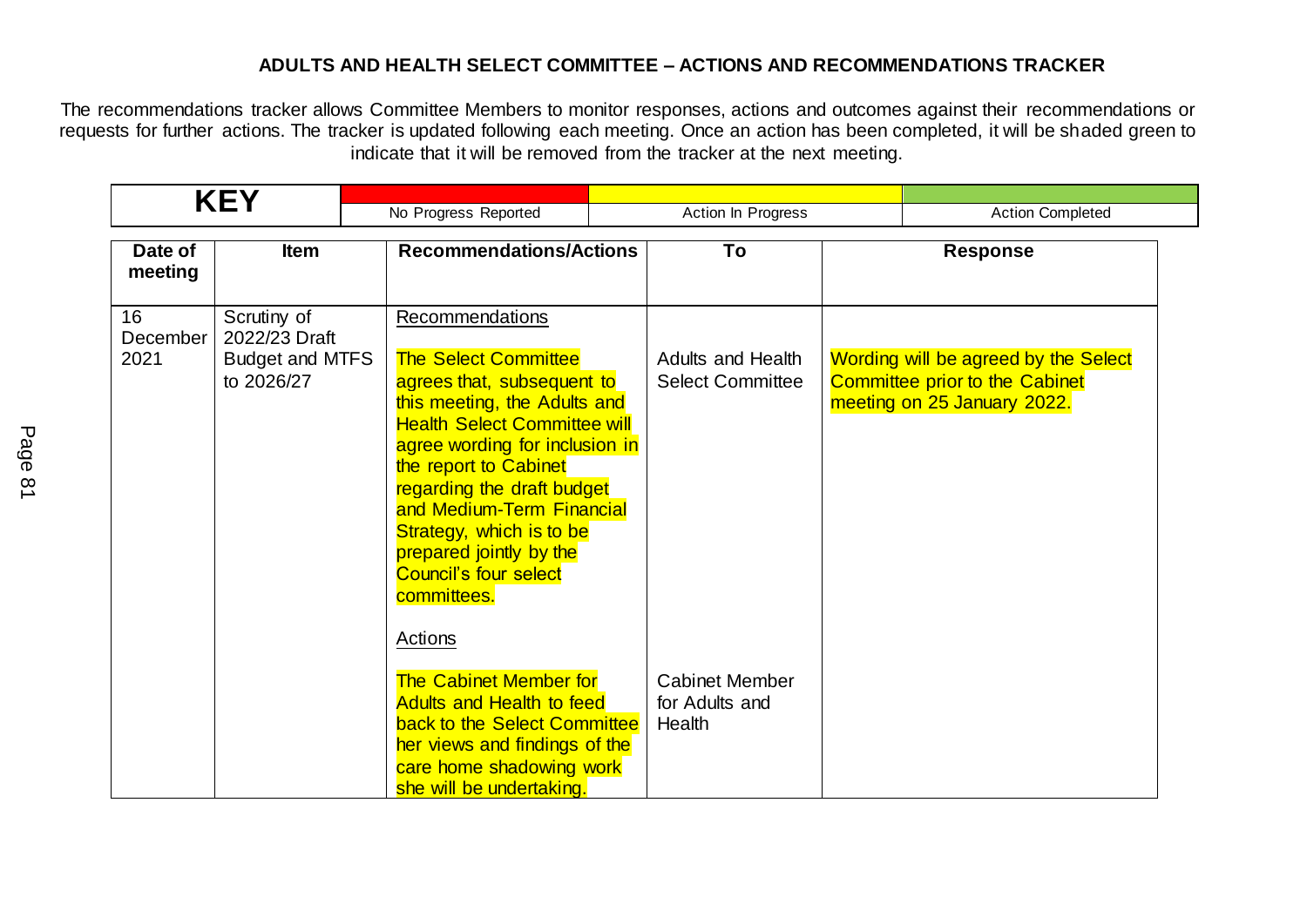| 16       | <b>Adult Social Care</b> | Recommendations                               |                  |                                         |
|----------|--------------------------|-----------------------------------------------|------------------|-----------------------------------------|
| December | Complaints April-        |                                               |                  |                                         |
| 2021     | September 2021           | <b>The Select Committee</b>                   | Senior Programme | <b>The Senior Programme Manager has</b> |
|          |                          | recommends that a way of                      | Manager (ASC)    | been contacted for a response.          |
|          |                          | formally monitoring "issues of                |                  |                                         |
|          |                          | concern" is developed to                      |                  |                                         |
|          |                          | ensure complaints and                         |                  |                                         |
|          |                          | comments made by residents                    |                  |                                         |
|          |                          | and staff that do not go                      |                  |                                         |
|          |                          | through formal complaints                     |                  |                                         |
|          |                          | process are logged,                           |                  |                                         |
|          |                          | monitored and learnt from.                    |                  |                                         |
|          |                          | and that the Council works                    |                  |                                         |
|          |                          | closely with Healthwatch                      |                  |                                         |
|          |                          | Surrey to ensure that as wide                 |                  |                                         |
|          |                          | a range of feedback as                        |                  |                                         |
|          |                          | possible is collected as part                 |                  |                                         |
|          |                          | of this process.                              |                  |                                         |
|          |                          | Actions                                       |                  |                                         |
|          |                          |                                               |                  |                                         |
|          |                          | <b>Senior Programme</b><br>ï.                 | Senior Programme | <b>The Senior Programme Manager has</b> |
|          |                          | <b>Manager to ensure</b>                      | Manager (ASC)    | been contacted for a response.          |
|          |                          | complaints                                    |                  |                                         |
|          |                          | literature is                                 |                  |                                         |
|          |                          | replenished in all                            |                  |                                         |
|          |                          | settings across                               |                  |                                         |
|          |                          | Surrey.                                       |                  |                                         |
|          |                          | <mark>ii. I</mark><br><b>Senior Programme</b> |                  |                                         |
|          |                          | <b>Manager to</b>                             |                  |                                         |
|          |                          | provide the Select                            |                  |                                         |
|          |                          | <b>Committee with an</b>                      |                  |                                         |
|          |                          | example of an E-                              |                  |                                         |
|          |                          | <b>Brief.</b>                                 |                  |                                         |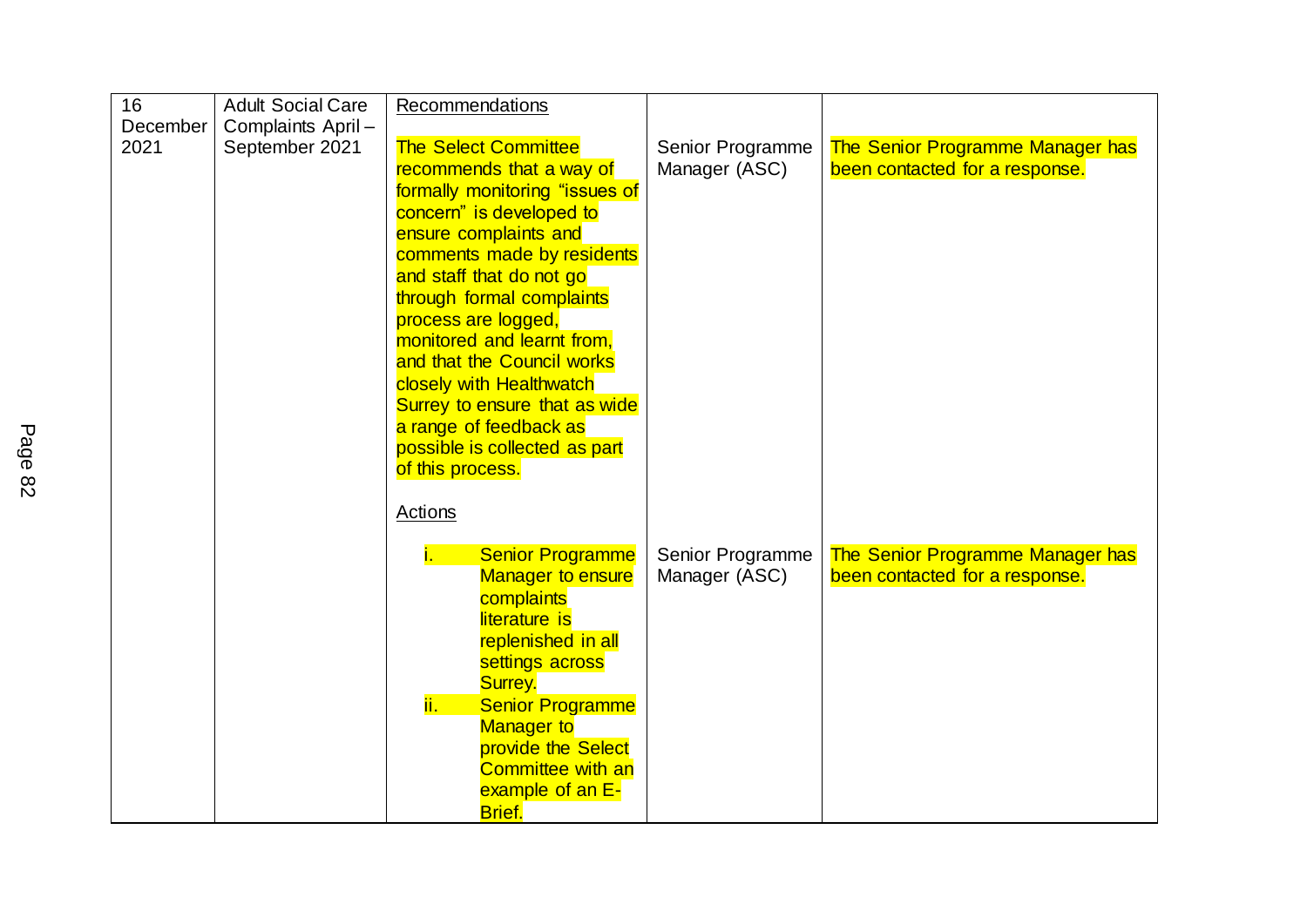| <mark>iii. -</mark> |                           |  |
|---------------------|---------------------------|--|
|                     | <b>Senior Programme</b>   |  |
|                     | Manager to                |  |
|                     | provide the Select        |  |
|                     | <b>Committee with an</b>  |  |
|                     | example of a              |  |
|                     | summary of                |  |
|                     | complaints                |  |
|                     | provided to the           |  |
|                     | leadership team.          |  |
| <mark>iv. .</mark>  | <b>Senior Programme</b>   |  |
|                     | <b>Manager to ensure</b>  |  |
|                     | that future Adult         |  |
|                     | <b>Social Care</b>        |  |
|                     | <b>Complaints reports</b> |  |
|                     | include:                  |  |
|                     | a. Detailed               |  |
|                     | summaries of              |  |
|                     |                           |  |
|                     | complaints                |  |
|                     | where learning            |  |
|                     | was identified            |  |
|                     | and                       |  |
|                     | implemented               |  |
|                     | (as referenced            |  |
|                     | in Paragraph              |  |
|                     | <mark>29),</mark>         |  |
|                     | b. Key messages           |  |
|                     | relating to               |  |
|                     | complaints                |  |
|                     | received by               |  |
|                     | providers and             |  |
|                     | how they are              |  |
|                     | being                     |  |
|                     | addressed (as             |  |
|                     |                           |  |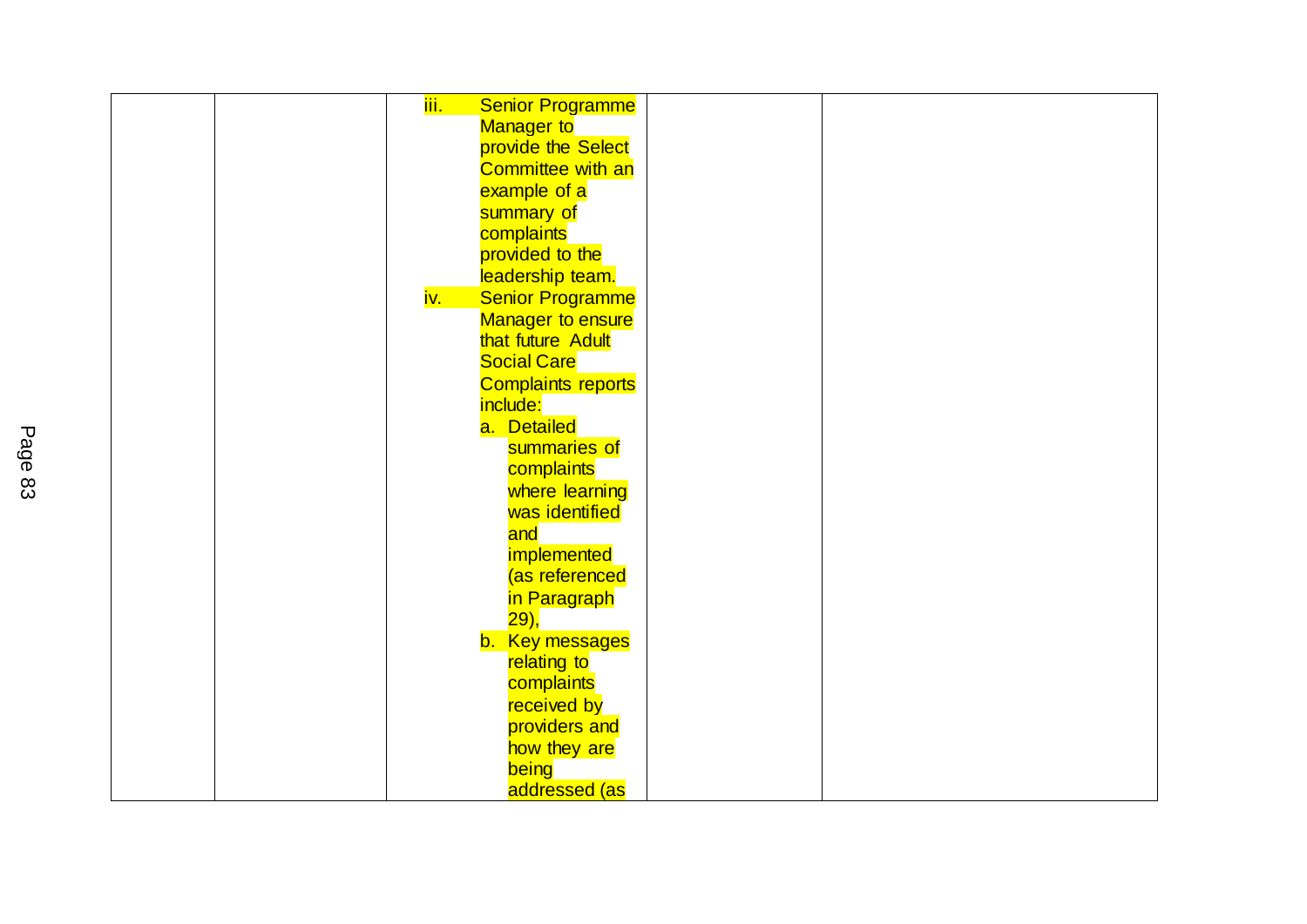| 20      |                                 | referenced in<br>Paragraph 31),<br>c. Work being<br>done to ensure<br>that Adult<br><b>Social Care is</b><br>reaching and<br>receiving<br>feedback from<br>residents from<br>$\overline{\mathsf{all}}$<br>demographics<br>across Surrey,<br>d. A breakdown of<br>complaints<br>received<br>regarding the<br>Learning<br>Disabilities,<br><b>Autism and</b><br>Transition<br>service and the<br>specific areas<br>to which these<br>complaints are<br>related. |                       |                                         |
|---------|---------------------------------|---------------------------------------------------------------------------------------------------------------------------------------------------------------------------------------------------------------------------------------------------------------------------------------------------------------------------------------------------------------------------------------------------------------------------------------------------------------|-----------------------|-----------------------------------------|
| October | Enabling You With<br>Technology | Actions                                                                                                                                                                                                                                                                                                                                                                                                                                                       |                       |                                         |
| 2021    | Transformation                  | <b>The Cabinet Member for</b>                                                                                                                                                                                                                                                                                                                                                                                                                                 | <b>Cabinet Member</b> | A site visit is in the process of being |
|         | Programme                       | <b>Adults and Health and</b>                                                                                                                                                                                                                                                                                                                                                                                                                                  | for Adults and        | organised and dates on which it might   |
|         |                                 | <b>Scrutiny Officer are to</b>                                                                                                                                                                                                                                                                                                                                                                                                                                | Health                | take place are being identified. Due to |
|         |                                 | explore the possibility of                                                                                                                                                                                                                                                                                                                                                                                                                                    |                       | the current Covid-19 situation, this is |
|         |                                 | organising a site visit for                                                                                                                                                                                                                                                                                                                                                                                                                                   |                       | likely to take place in March 2022.     |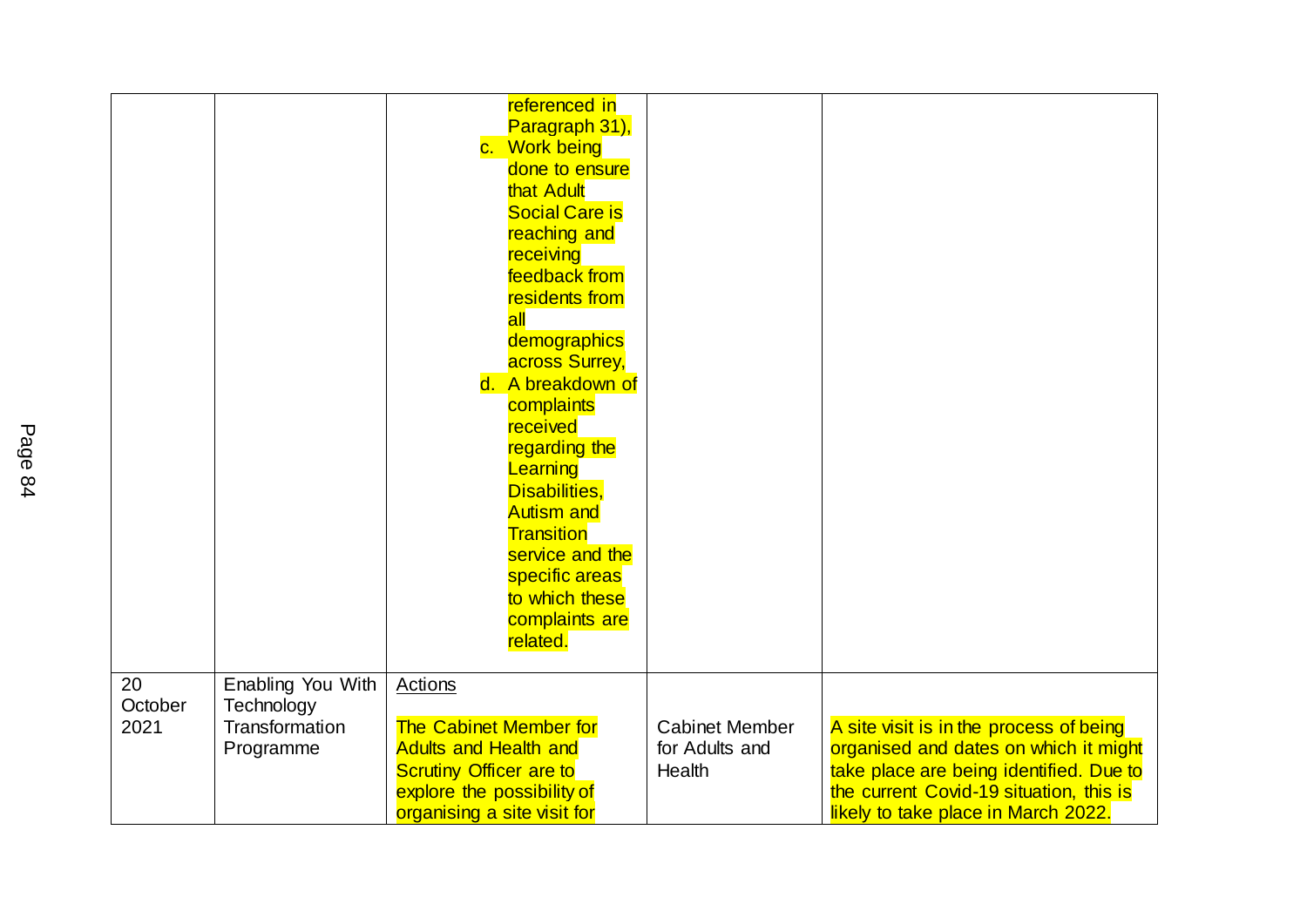|                       |                                                                                      | <b>Select Committee members</b><br>to see what technology-<br>enabled care looks like in<br>action.                                                                                                                                                                                                                                                                                                                                                                                                                                                                                                                                     |                                                                                                                                                                              |                                                                                                                                                                                                                                                                                     |
|-----------------------|--------------------------------------------------------------------------------------|-----------------------------------------------------------------------------------------------------------------------------------------------------------------------------------------------------------------------------------------------------------------------------------------------------------------------------------------------------------------------------------------------------------------------------------------------------------------------------------------------------------------------------------------------------------------------------------------------------------------------------------------|------------------------------------------------------------------------------------------------------------------------------------------------------------------------------|-------------------------------------------------------------------------------------------------------------------------------------------------------------------------------------------------------------------------------------------------------------------------------------|
| 20<br>October<br>2021 | Covid-19<br>Recovery<br>Programmes and<br>Preparation for<br><b>Winter Pressures</b> | Recommendations:<br><b>The Select Committee</b><br>recommends that Frimley<br>and Surrey Heartlands:<br>1. Work closely with<br><b>Surrey County</b><br><b>Council's Public</b><br><b>Health team to create</b><br>and deliver a<br>communications<br>campaign that<br>highlights to residents<br>the importance in<br>following 'Hands.<br>Face. Space' and<br>social distancing to<br>help reduce the<br>pressures being put<br>on hospitals over the<br>winter months<br>2. Work with residents<br>and Members to co-<br>design standardised<br>communications that<br>hospitals can provide<br>to the next of kin of<br>those being | Director of<br>Recovery and<br>Transformation,<br><b>Surrey Heartlands</b><br><b>ICS</b><br><b>Executive Lead for</b><br>Urgent and<br>Emergency Care,<br><b>Frimley CCG</b> | Responses were attached to the<br><b>Recommendations Tracker as</b><br>Annexes 1-6 in the 16 December<br>2021 meeting agenda papers.<br>The implementation of the Select<br>Committee's recommendations will be<br>monitored going forward and regular<br>updates will be provided. |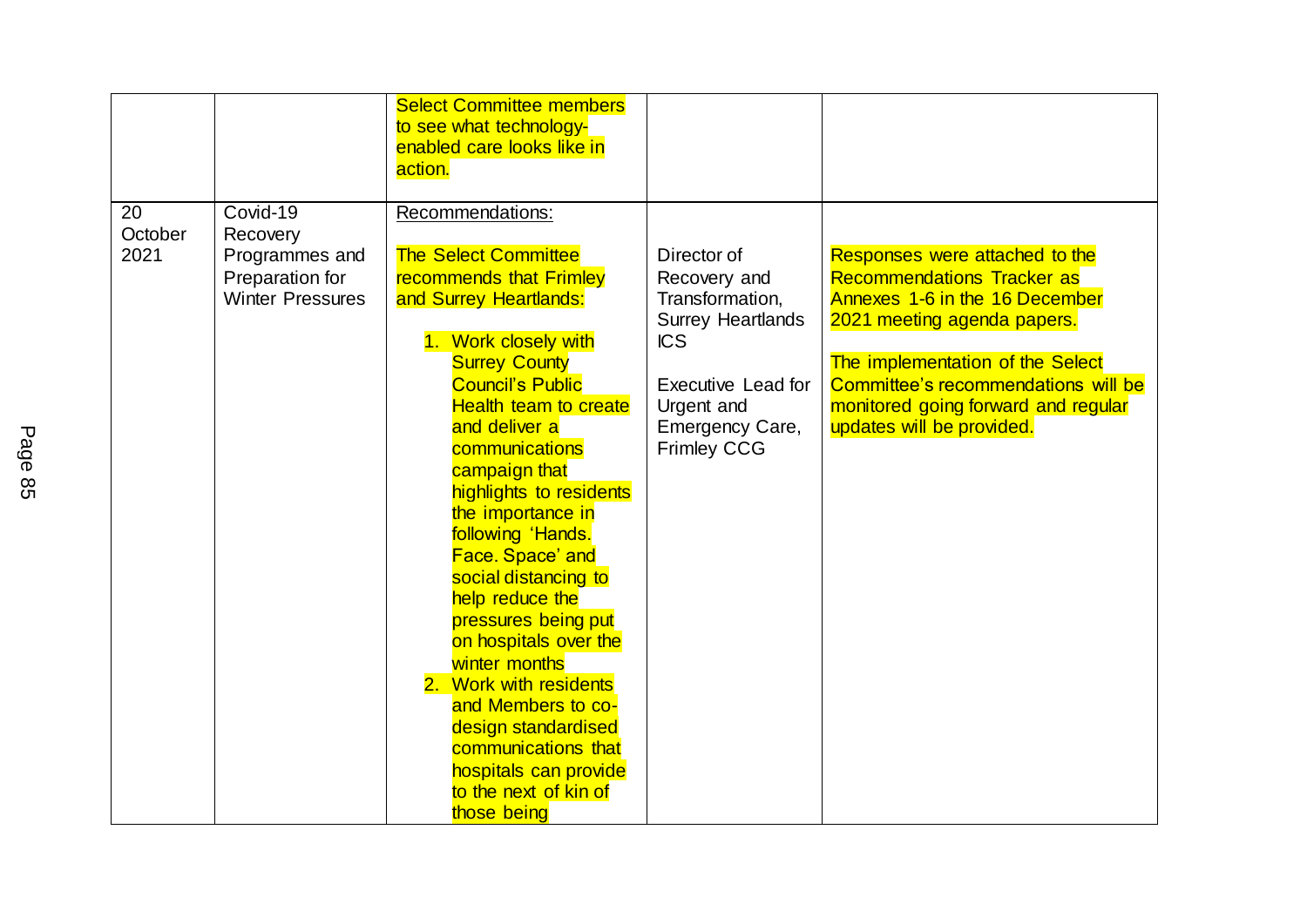|                 |                                                        | discharged into care,<br>and for these to<br>clearly detail their care<br>needs and questions<br>they need to be aware<br>of<br>3. Explore ways in which<br>they can highlight to<br>patients the right<br>services for their<br>needs to ensure they<br>do not attend A&E<br>when their condition<br>does not require them<br>to |                                                                                               |                                                                                                                                                                             |
|-----------------|--------------------------------------------------------|-----------------------------------------------------------------------------------------------------------------------------------------------------------------------------------------------------------------------------------------------------------------------------------------------------------------------------------|-----------------------------------------------------------------------------------------------|-----------------------------------------------------------------------------------------------------------------------------------------------------------------------------|
| 3 March<br>2021 | <b>Adult Social Care</b><br>Debt                       | Actions                                                                                                                                                                                                                                                                                                                           |                                                                                               |                                                                                                                                                                             |
|                 |                                                        | <b>The Head of Resources</b><br>(Adult Social Care) is to<br>provide the Select<br>Committee with an update on<br>the work being undertaken<br>with Judge and Priestley<br>Solicitors when it has<br>progressed                                                                                                                   | Head of<br>Resources, Adult<br><b>Social Care</b>                                             | The Head of Resources has been<br>made aware of this. The update will<br>be provided as part of the report that<br>comes to the Select Committee on 3<br><b>March 2022.</b> |
| 3 March<br>2021 | <b>General Practice</b><br>Integrated Mental           | Actions                                                                                                                                                                                                                                                                                                                           |                                                                                               |                                                                                                                                                                             |
|                 | <b>Health Service</b><br>Overview and<br>Service Model | <b>The Clinical/Managerial Lead</b><br>(Integrating Primary and<br><b>Mental Health Care) for</b><br><b>Surrey and Borders</b><br><b>Partnership is to share with</b>                                                                                                                                                             | Clinical/Managerial<br>Lead (Integrating<br>Primary and<br>Mental Health<br>Care), Surrey and | It was agreed that the Select<br>Committee would be updated in<br>summer 2021. The<br><b>Clinical/Managerial Lead has been</b><br>contacted for a response.                 |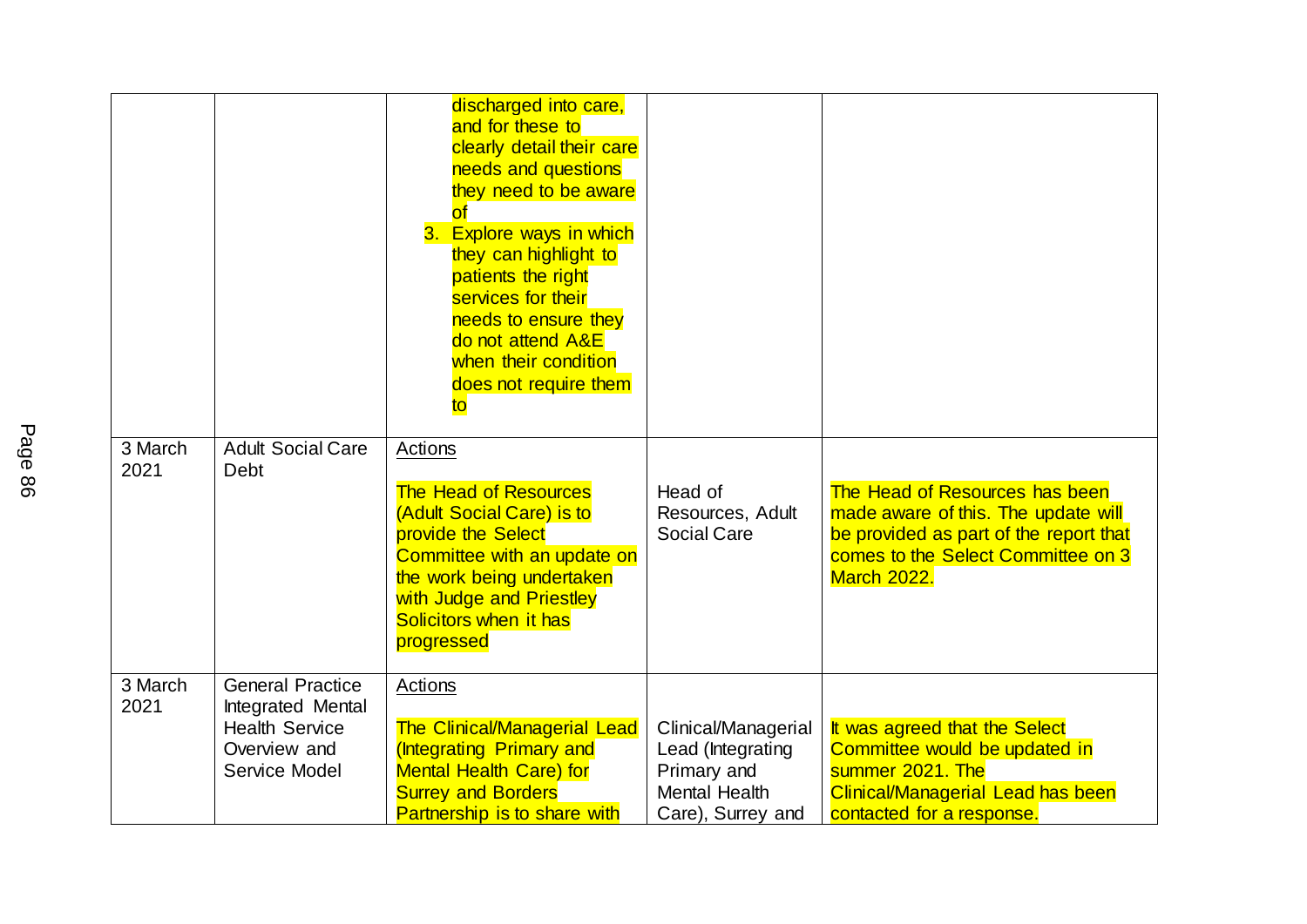|                 |                                       | the Select Committee the<br>reablement pilot referral rates<br>for BAME residents and<br>people with long-term health<br>conditions                                                                                                                                                                                                                                                                                                                                                                                                             | <b>Borders</b><br>Partnership                                             | <b>The Clinical/Managerial Lead has</b><br>been contacted for an update. |
|-----------------|---------------------------------------|-------------------------------------------------------------------------------------------------------------------------------------------------------------------------------------------------------------------------------------------------------------------------------------------------------------------------------------------------------------------------------------------------------------------------------------------------------------------------------------------------------------------------------------------------|---------------------------------------------------------------------------|--------------------------------------------------------------------------|
| 3 March<br>2021 | Covid-19<br>Vaccination<br>Programmes | <b>Recommendations</b><br>The Select Committee<br>congratulates Surrey<br><b>Heartlands and Frimley</b><br><b>Health and Care on the</b><br>successful rollout of their<br><b>Covid-19 Vaccination</b><br><b>Programmes and</b><br>recommends that they:<br>Ensure that the need<br>to continue following<br>government<br>quidelines on social<br>distancing and mask<br>wearing is both<br>verbally<br>communicated to all<br>residents at their<br>vaccination<br>appointments and<br>included in a<br>prominent position in<br>all leaflets | <b>Surrey Heartlands</b><br>ICS, Frimley<br>Health and Care<br><b>ICS</b> | The responses are attached as Annex<br>$\mathbf{1}$ .                    |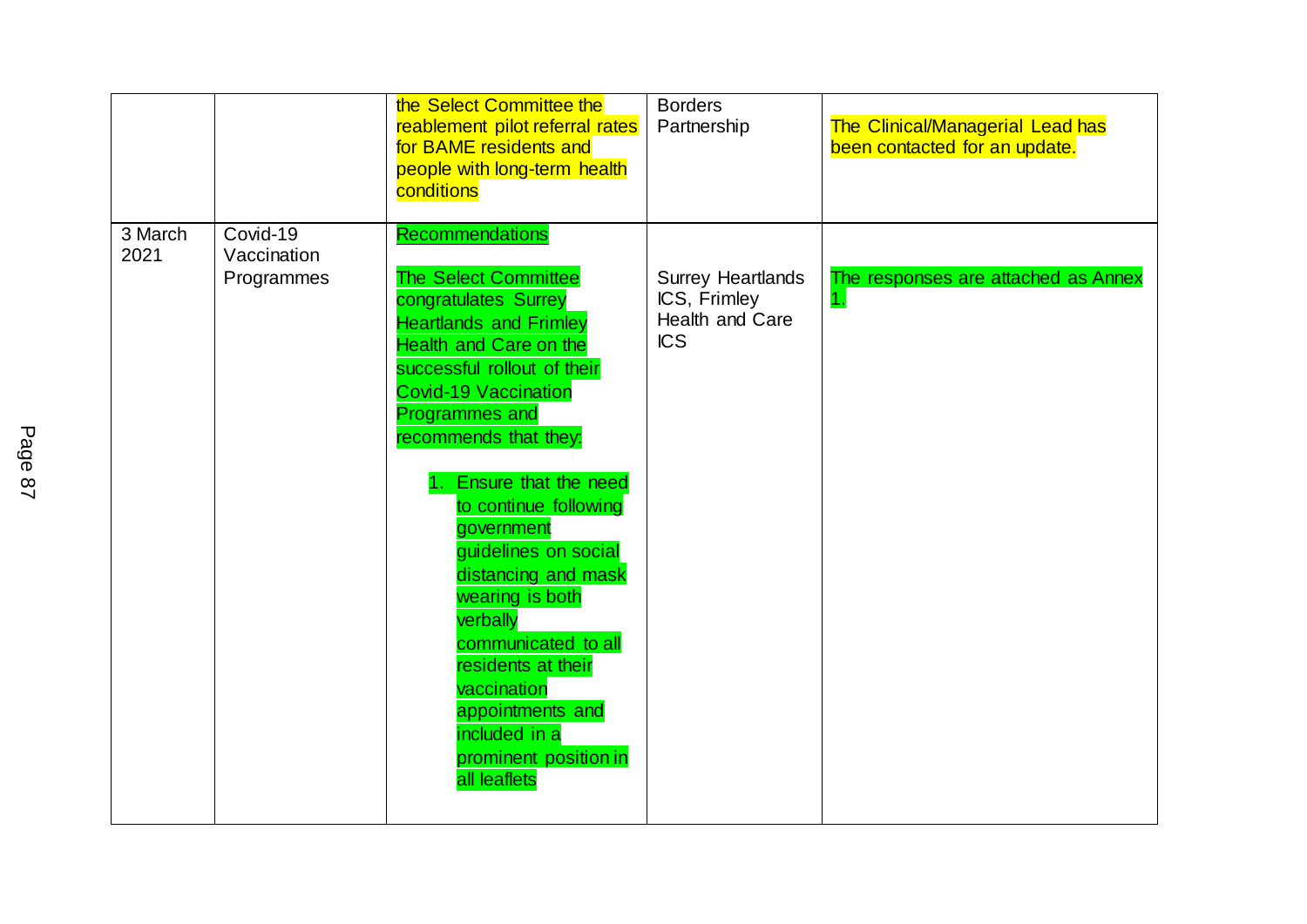|                       |                                                      | <b>Expand their</b><br>2.<br>communications<br>messaging to as wide<br>a variety of social<br>media websites and<br>applications as<br>possible to help tackle<br>vaccine<br>disinformation<br>3. Ensure that those<br>residents without<br>access to mobile<br>phones and/or the<br>internet receive all<br>required vaccination<br>information in a timely<br>manner, and that<br>steps are taken to<br>identify and support<br>those who are<br>digitally excluded as<br>quickly as possible |                                              |                                                                                                                                                                                                                                                             |
|-----------------------|------------------------------------------------------|-------------------------------------------------------------------------------------------------------------------------------------------------------------------------------------------------------------------------------------------------------------------------------------------------------------------------------------------------------------------------------------------------------------------------------------------------------------------------------------------------|----------------------------------------------|-------------------------------------------------------------------------------------------------------------------------------------------------------------------------------------------------------------------------------------------------------------|
| 19<br>January<br>2021 | <b>Adult Social Care</b><br>Transformation<br>Update | Recommendations<br><b>The Select Committee</b><br>requests that Members of the<br><b>Select Committee attend and</b><br>observe staff motivational<br>interview training                                                                                                                                                                                                                                                                                                                        | Deputy Director,<br><b>Adult Social Care</b> | The Deputy Director has been made<br>aware of this and will pass on more<br>details once these are available.<br>Members may receive a recording or<br>other materials from the training<br>sessions rather than actually<br>attending, as this may be more |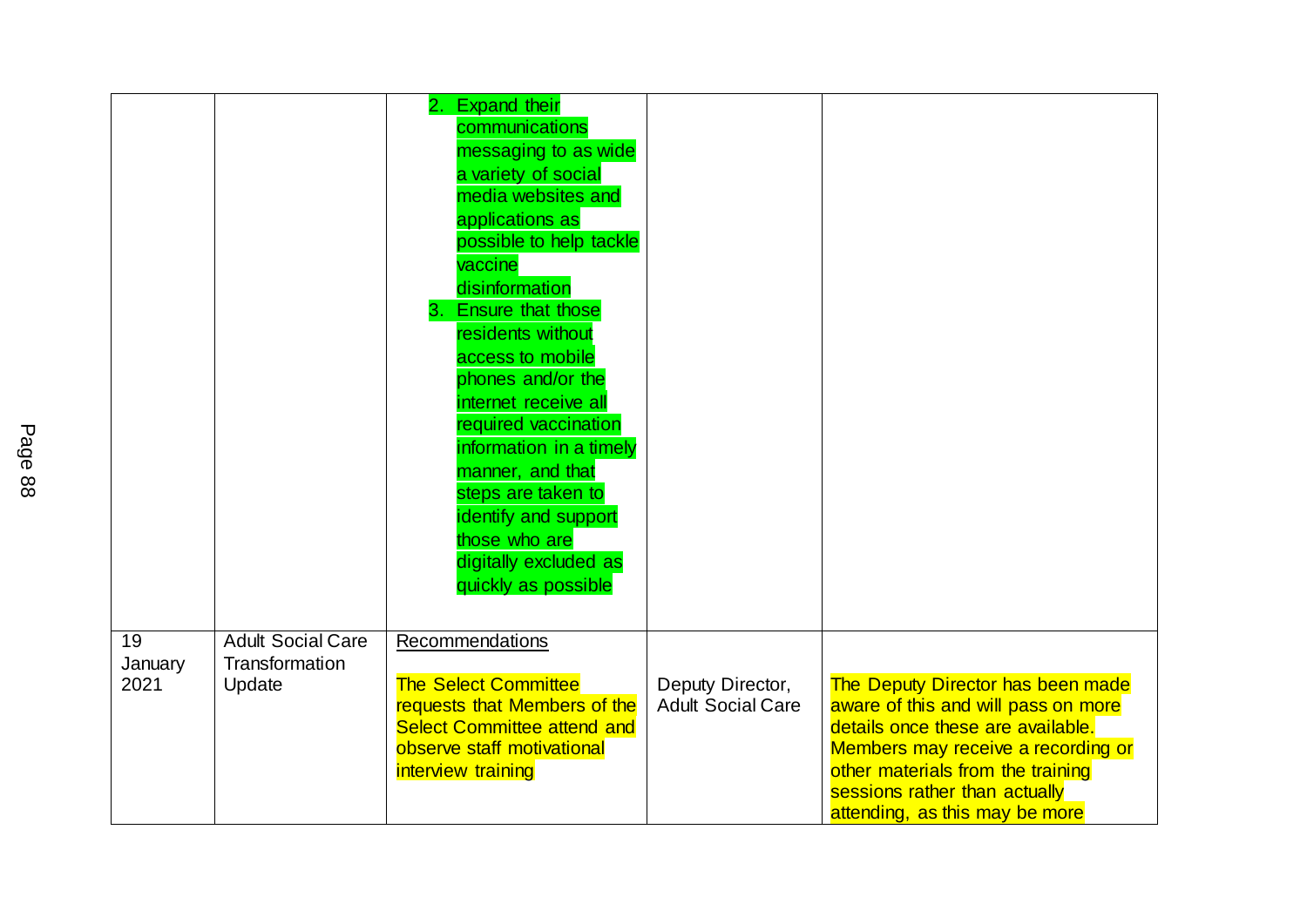|                        |                                                                                                             | Actions<br><b>Democratic Services</b><br>officers to liaise with<br>the Cabinet Member<br>for Adults and Health<br>about organising a<br>briefing session on the<br><b>Care Pathway</b><br>programme of work          | Scrutiny Officer,<br>Democratic<br>Services Assistant,<br><b>Cabinet Member</b><br>for Adults and<br><b>Health</b> | appropriate with regards to staff<br>attending the training.<br>Information on the Care<br>Pathway programme of work<br>has been included in the Adult<br><b>Social Care Transformation</b><br><b>Programmes Review report</b><br>that will be presented to the<br>Select Committee at its 14<br>January 2022 public meeting. |
|------------------------|-------------------------------------------------------------------------------------------------------------|-----------------------------------------------------------------------------------------------------------------------------------------------------------------------------------------------------------------------|--------------------------------------------------------------------------------------------------------------------|-------------------------------------------------------------------------------------------------------------------------------------------------------------------------------------------------------------------------------------------------------------------------------------------------------------------------------|
| 17<br>December<br>2020 | Scrutiny of<br>2021/22 Draft<br><b>Budget and</b><br>Medium-Term<br><b>Financial Strategy</b><br>to 2025/26 | Actions<br><b>Democratic Services officers</b><br>to look into the possibility of<br>organising for Members to<br><b>visit Learning Disabilities and</b><br><b>Autism services (whether</b><br>remotely or in person) | Scrutiny Officer,<br>Democratic<br><b>Services Assistant</b>                                                       | In-person visits will be scheduled for a<br>suitable time due to the effects of the<br>Covid-19 pandemic.                                                                                                                                                                                                                     |
| 15<br>October<br>2020  | Update on ASC<br><b>Mental Health</b><br>Transformation<br>Programme                                        | Actions<br><b>The Assistant Director of</b><br><b>Mental Health to share</b><br>suitable pre-prepared text<br>and JPEG images with the<br><b>Select Committee for sharing</b><br>on social media.                     | <b>Assistant Director</b><br>of Mental Health,<br><b>ASC</b>                                                       | <b>Officers in Adult Social Care and</b><br><b>Democratic Services are working</b><br>together to identify suitable ways pre-<br>prepared text and JPEG images can<br>be shared with Members to help aid<br>future recruitment campaigns.                                                                                     |